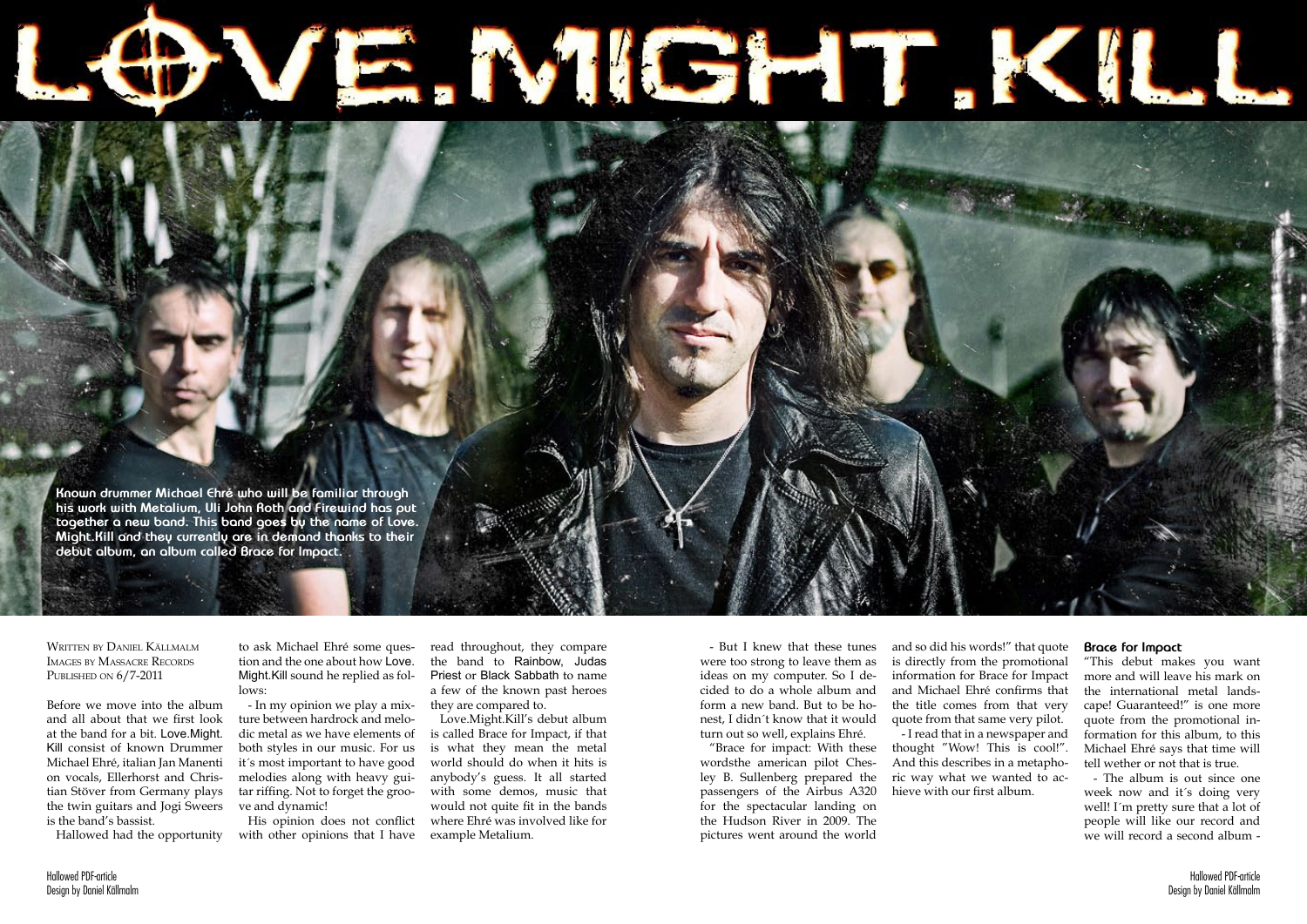

this is also for sure, he explains.

The use of "for sure" makes me wonder about it being inspired by italian Formula 1 bosses but of course that is not the case and neither is it lyrically lovesongs, it is more being about bad things rather than love.

- They are about things that are going on in our society - mostly bad things I have to admit. But I don´t wan´t to get too deep into the stories now as I want the listeners to make their own thoughts.

According to Michael Ehré, anyone reading between the lines will understand what the lyrics are all about.

Brace for Impact was mixed and mastered by Markus Teske who according to Ehré was one of the most important people in the production of Brace for Impact and he is certain that Teske's work couldn't have been bettered. Ehré also explain that he is very happy that Teske mixed and mastered the album.

The band also shot a videoclip of the song called Pretty Little Mess, a song selected for it being a track that convey what Love. Might.Kill is all about, something they needed to spread the word of this new band.

- Pretty Little Mess features all the bands trademarks like for example the catchy vocal-melodies, the heavy guitar-riffing and the groovy and dynamic rhythmwork. We got a lot of good responses for that clip and the

plan to spread the bands name worked out well, explains Ehré.

And it is not only the clip that is to the liking of Ehré, the album in itself is just what he wanted, something he wasn't initially sure about as he didn't quite know wether or not he could meet his own expectations. But has the album now is finished he says that he is very proud of the result. Being proud of the album is not only thing, all the songs is something else he is proud of

and doesn't want to name any favourite as he cannot pick among all the songs, that he himself has written.

**Reception and Touring** Looking at the reception from the press, Ehré has much to be proud of as well as all reviews I have seen are positive and it seems like Ehré himself has seen the same reviews as us. - I´ve played on a lot of records

so far but I never got so many fantastic reviews like we have with Brace for impact. There is no bad review so far - unbelievable.

And the same word he uses for the reception from the fans, who seem to be taking to the music of Love.Might.Kill immediately.

- Last friday the record came out and on the same day we played our second show. It was amazing because a lot of people in the audience already knew the lyrics of some of the tracks and